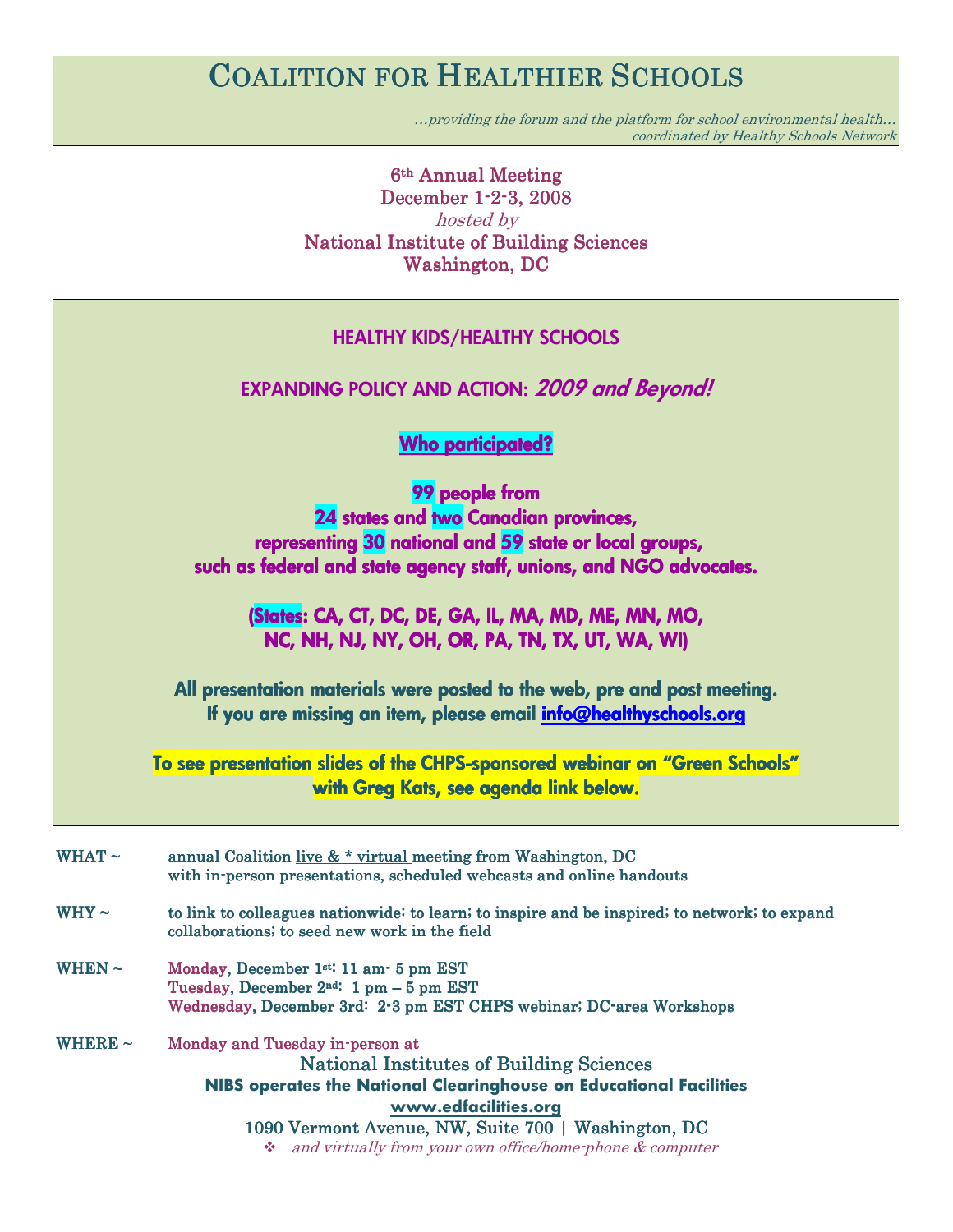## FINAL Agenda and Schedule for December 2008

Many thanks to the National Institute for Building Sciences (NIBS), to the Collaborative for High Performance Schools (CHPS), and to many Coalition members who made this meeting possible.

#### Monday, Dec. 1st

Session One- 11 am- 12:30 pm EST/8 am PST Green Cleaning presentation and Q&A Cleaning for Healthy Schools free, customizable training Toolkit & model bill text

# Moderator: Cheryl Baldwin, Green Seal Presenter: Marian Condon, RN, MS Nat'l. Collaborative Work Group on Green Cleaning

### Q&A

Session Two $-$  1  $-$  2:45 pm EST/10 am PST IAQ in School: State Laws-- What Works?

> Introductory Remark: Joellen Lawson, ConnFESS Moderator: Bob Axelrad, US EPA Presenter: Tobie Bernstein, Environmental Law Institute

Panel Reactors: Tolle Graham, MA-Healthy Schools Network/ MasssCOSH; Ginny Frazier, ALLY, Cincinnati, OH; Maria Mason, Coalition for Environmentally Safe Schools, WA; Claire Barnett, Healthy Schools Network-NY Program; Julia Earl, Preventing Harm, MN Q&A

Session Three- 3- 4 pm EST/12 noon PST Toxic Turf  $\cdot$  issues and opportunities and  $Q&A$ 

> Moderator: Shirley Schantz, RN, EdD, NASN Presenters: Judy Braiman, RAMP, Rochester, NY David Brown, EHHI, New Haven, CT

#### Q&A

Session Four- 4-5 pm EST/1 pm PST National Healthy Schools Day, Monday, April 27, 2009 and School Building Week

> Co-presenters: Barbara Worth, Associate Executive Director, CEFPI Jen Sentar, Coordinator, NHSD/Healthy Schools Network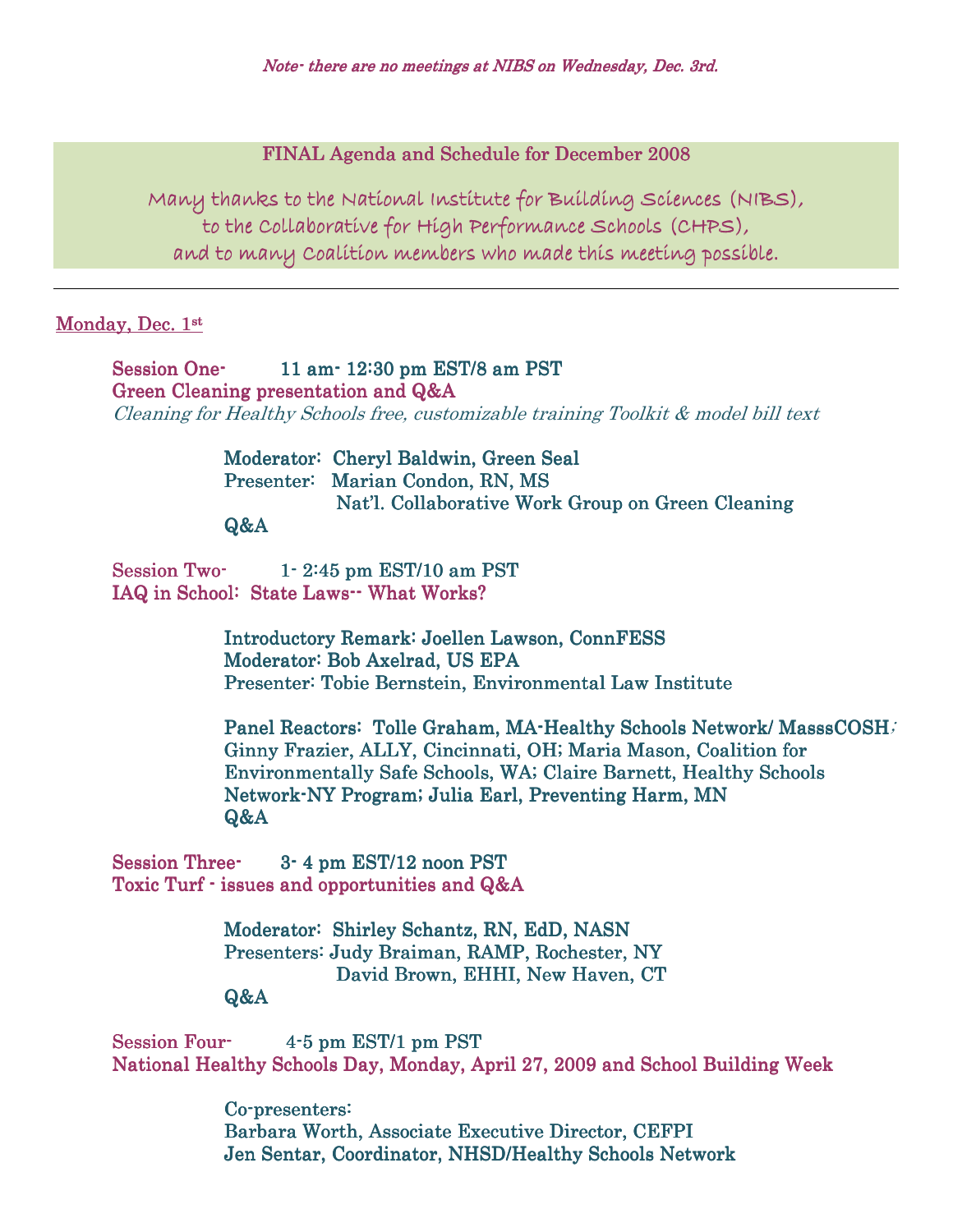# Open discussion

Nat'l Healthy Schools Day and School Building Week, encouraging awareness events and activities targeting healthy indoor environmental quality in schools. How to use this opportunity to move the IAQ in Schools agenda into your district/city/county/state. Share your ideas and your successes; inspire others by your work of the last few years.

Visit www.nationalhealthyschoolsday.org or www.cefpi.org >SBW

# $5 \text{ pm} \rightarrow$  Dinner on your own

Tuesday, Dec. 2nd

Session Five- 1-2:30 pm EST/10 am PST webinar sponsored by CHPS.net

Webinar Instructions. You must pre-register at www.chps.net/events/gkatswebinar, then SAVE the return email which gives you a unique call-in number and web link to access the online presentation from your phone/computer.

> We are deeply grateful to CHPS for generously sponsoring this session .

Cost & Benefits of Healthy High Performance Schools Moderator: Charles Eley, Executive Director, CHPS Guest Speaker: Greg Kats Greening America's Schools-Costs and Benefits Visit http://www.chps.net/events/gkatswebinarslides for webinar presentation slides.

About CHPS, Charles Eley Q&A

 $Session Six-  
3:00-5:00 pm EST/12 noon PST$ Roundtable: 2009 and Beyond- the new Administration

> Moderated by Vernice Miller-Travis, Healthy Schools Network Board Presenters: Carol Stroebel and Nse Obot/CEHN; Apollo Alliance (invited); Claire Barnett

ROUNDTABLE PARTICIPATION ENCOURGED

 $6 \text{ pm} \rightarrow$  Dinner on your own

#### Wed., Dec. 3rd

Session Seven- No call-ins. DC-only Workshops- Cleaning for Healthy Schools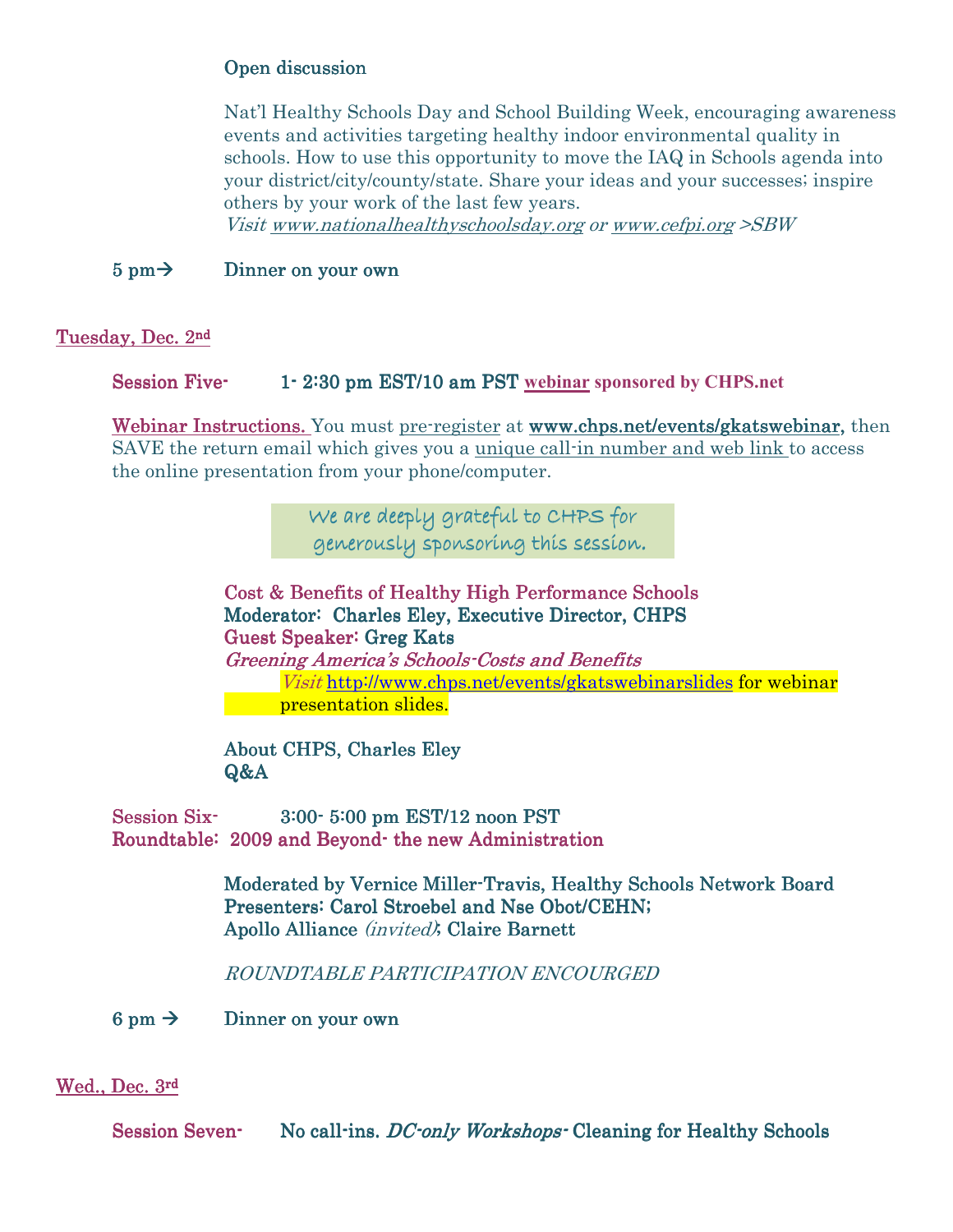# Session Eight- 2 pm-3pm EST/11 am- 12 noon PST Introduction to CHPS- School Design and Operations-Webinar

Webinar hosted by CHPS. Pre-register at

http://www.chps.net/events/trainingRSVP.htm

We are deeply grateful to CHPS for generously sponsoring this session.

Thursday-Saturday, Dec. 4-6<sup>th</sup>

US EPA 9<sup>th</sup> Annual IAQ Tools for Schools Symposium

Visit www.epa.gov/iaq for Symposium hotel and other information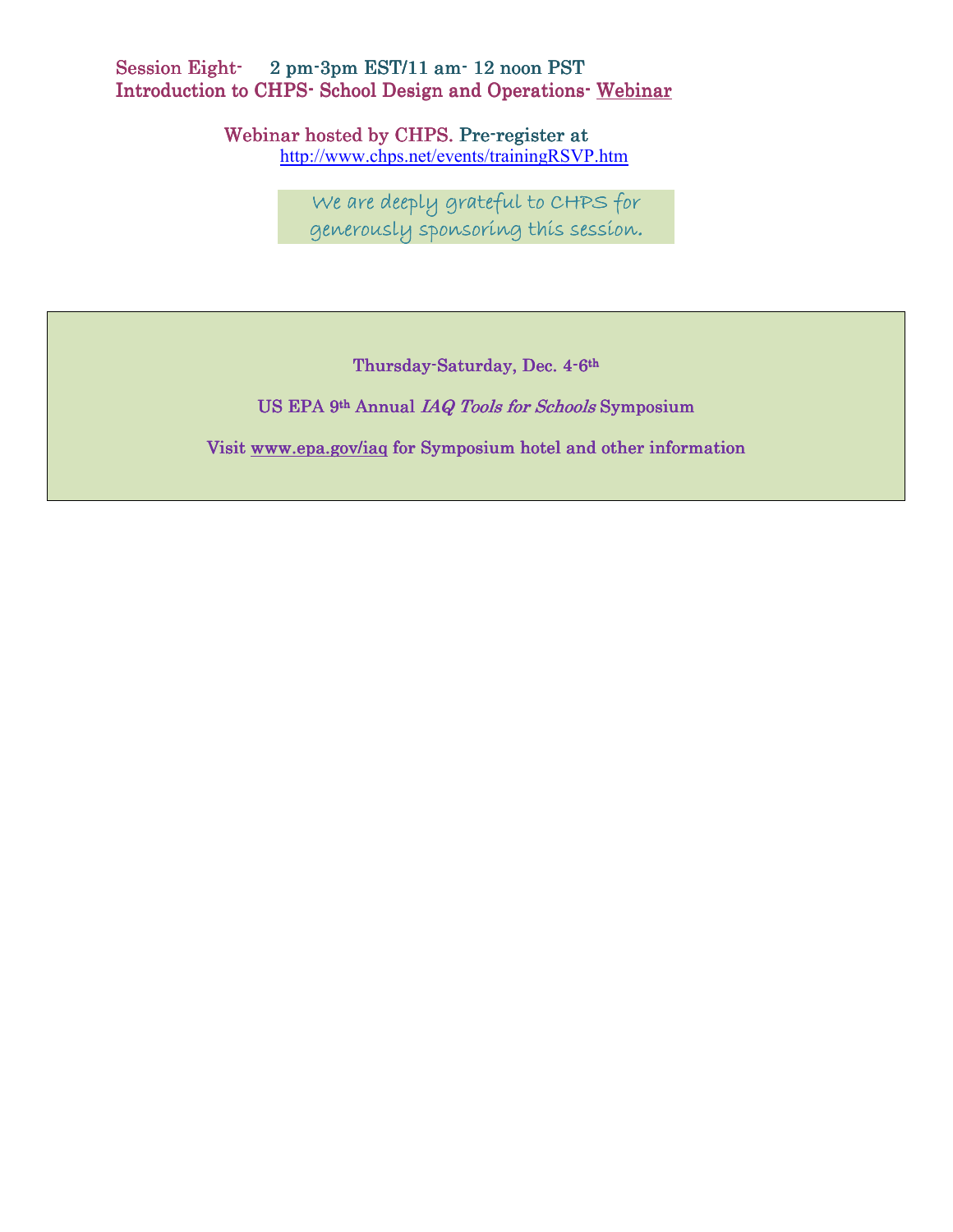# COALITION FOR HEALTHIER SCHOOLS December 2008 Annual Meeting **Moderators and Presenters**

Axelrad, Bob: Bob Axelrad is Senior Policy Advisor, Indoor Environments Division, US Environmental Protection Agency. As the first director of EPA's Indoor Air Division (1988-1995), Bob was responsible for the development of much of EPA's policy and guidance on indoor air quality, including the original Indoor Air Quality Tools for Schools program. From 1998 to 2001, Bob served as co-chair of the Asthma Workgroup of the President's Task Force on Environmental Health Risks and Safety Risks to Children, then co-authored the national strategy document Asthma and the Environment: A Strategy to Protect Children, which served as the basis for a successful FY2000 Presidential budget initiative to address environmental factors impacting childhood asthma. He is currently managing an EPA-wide effort to integrate EPA's programs for K-12 schools. The cornerstone of this effort is EPA's Healthy School Environments Assessment Tool (Healthy SEAT) a software program pioneered in Los Angeles that helps school districts conduct, track, and manage comprehensive environmental, health, and safety assessments of their school facilities. Visit http://www.epa.gov/schools/

Baldwin, Cheryl, PhD: Cheryl Baldwin is the Vice President of Science and Standards for Green Seal, where she oversees the development of new and revision of current Green Seal environmental leadership standards. Part of this responsibility included the recent revision of the GS-37 Green Seal standard for industrial and institutional cleaners. Current standards projects include Restaurants and Food Service Operations, Consumer Soaps and Shower Products, Energy Efficient Lighting, and Personal Care Products. She also leads Green Seals' life cycle and technical research identifying environmental opportunities across industries from food to energy. Prior to joining Green Seal she spent several years in the food industry where she led Health and Wellness research and initiated a sustainability program that leveraged life cycle analysis. Cheryl has global product commercialization experience; holds US and international patents; and has published peer-reviewed scientific articles. Cheryl holds a Ph.D. and M.S. from Cornell University and a B.S. from the University of Illinois. Visit www.greenseal.org

Barnett, Claire, MBA: Barnett is executive director of Healthy Schools Network and coordinator, Coalition for Healthier Schools. She has collaborated to shape and win new laws and funds for schools in New York and nationally, led Congressional and White House briefings, developed dozens of guides and reports on school conditions, and fostered advocacy coalitions in the states. She serves on multiple federal and state advisory committees. Prior to founding the Network, she had more than 25 years in public agency and nonprofit management, including assisting local governments with sustainable Main Street development; expanding rural public health services for families and children; reporting for TIME Magazine; and serving on the boards of environment, health, and community NGOs, including serving as a PTO President. She received a BA from Mount Holyoke College and an MBA (Health Finance) from Rensselaer Polytechnic Institute. Visit www.healthyschools.org

**Bernstein, Tobie, JD:** Tobie Bernstein is a Senior Attorney at the Environmental Law Institute in Washington, D.C. Her work focuses on strengthening governmental programs and policies that address the health and environmental impacts of buildings. She has done extensive research, writing and outreach on state and local policy approaches to improving indoor air quality in schools, homes and offices. She has also analyzed government policies and programs to advance health and sustainable design and construction. Since 1995, Tobie has written about Mexican environmental law and policy, and has worked in partnership with community-based environmental justice organizations in the southwestern U.S. to develop environmental policy training and education programs. Prior to joining ELI, Tobie was an attorney with the Maryland Legal Aid Bureau. She received a B.A. from Washington University in St. Louis and a J.D. from Harvard. Visit www.eli.org

Braiman, Judy, BS: Judy Braiman is founder and President of the Empire State Consumer Project and co-founder and President of RAMP, Rochesterians Against the Misuse of Pesticides. She has been involved in consumer advocacy for decades, including serving on multiple federal and state task forces: the FDA Vaccine Advisory Council, USD Commerce Interagency Task Force on Product Liability, FDA Microbiology Device Panel,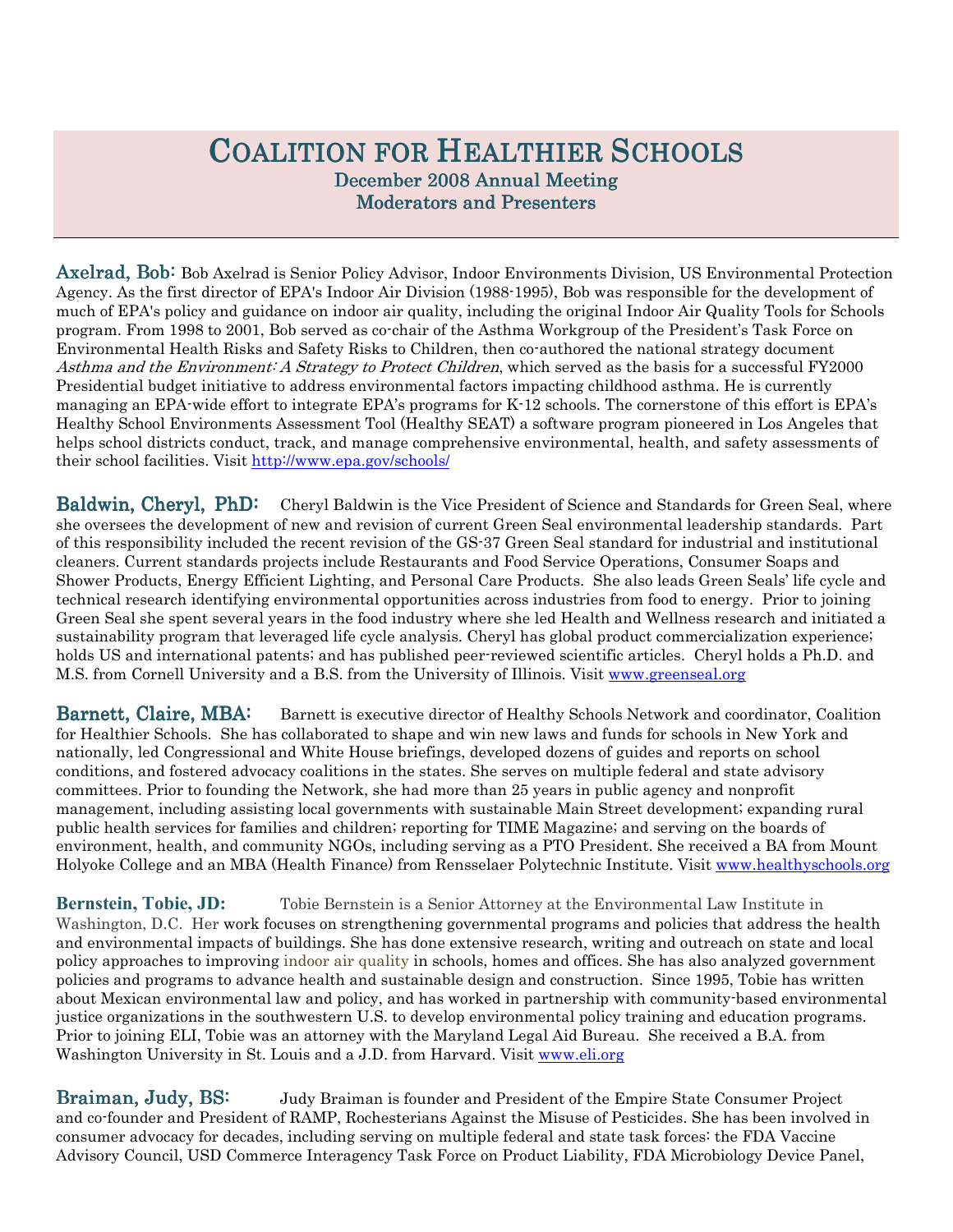Adviser to the US Consumer Product Safety Commission, and others. She co-authored Consumer Reports "The Toy-Buying Guide" (1988), and has consulted with Consumer Reports as a toy safety expert. RAMP also tested CCApressure treated wood which led to New York banning CCA-wood for playgrounds. Visit www.kindersafe.org for more product testing results.

.

Brown, David, ScD: David Brown lives in Westport, Connecticut. He is a graduate of Cornell University (B.S.), The University of California at Berkeley MS in Environmental Health and of the Harvard School of Public Health, Sc.D. Toxicology. Dr. Brown is an adjunct faculty member of the Applied Ethics Department at Fairfield University in Fairfield Connecticut where he teaches courses in Ethics and the Environment. Dr. Brown is a founding board member of Environment and Human Health Inc, a nonprofit organization dedicated to the protecting public health from environmental harms through research, education and promotion of sound public policy. He is presently Director, Public Health Toxicology, Environment and Human Health Inc. Visit www.EHHI.org

Condon, Marian,  $RN, MS$ : Marian Condon is a nurse specializing in environmental health. She is a consultant to non-profit organizations on environmental and occupational health issues, and an adjunct instructor in an environmental health-focused community health clinical at the University of Maryland, School of Nursing. Ms. Condon is also the Coordinator, National Collaborative Work Group on Green Cleaning and Chemical Policy Reform in Schools, spear-headed by the Healthy Schools Network. Ms. Condon has written and presented on occupational and environmental health issues to nursing audiences and beyond. She previously served as an elementary school teacher, and has earned a Bachelor's degree in early childhood education, a Bachelor's degree in nursing from the Johns Hopkins University, and a Master's degree in community and public health nursing from the University of Maryland, School of Nursing. Visit www.cleaningforhealthyschools.org

**Earl, Julia, MS:** Julia Earl is Executive Director of Preventing Harm Minnesota (PHM). Julia has blended her concern for children's well-being with environmental factors since her tenure as a Peace Corps twenty years ago through the present as a children's environmental health advocate. PHM is working to reduce children's exposure to toxic chemicals through policy change in municipalities, schools and at the state level. PHM conducts extensive community outreach and education helping people understand the need for change. Participants have included Early Childhood Family Education and Head Start parents to Correctional Facility employees to church women. Julia and Preventing Harm Minnesota are working for green schools in Saint Paul by reducing or eliminating the use of pesticides and toxic cleaning products. Visit www.preventingharmmn.org

Eley, Charles, Charles, FAIA, PE: Charles Eley is architect, city planner and mechanical engineer by trade. For 35 years, Eley was president of Eley Associates, San Francisco, then the firm merged with Architectural Energy Corp., which is headquartered in Boulder, CO, and has offices in San Francisco and Chicago. Eley is Architectural Energy's vice president. After CHPS organized as a not-for-profit in 2002 and Eley was named executive director, he produced the five-volume CHPS Best Practices Manual. CHPS—the Collaborative for High Performance Schools -mission is to facilitate the design of high performance schools: environments that are energy and resource efficient, healthy, comfortable, well lit, and contain the amenities needed for a quality education. CHPS developed the nation's first green building rating program especially for schools. Visit www.chps.net

Frazier, Ginny: Ginny: Ginny Frazier is the Executive Director of Alliance for Leadership and Interconnection (ALLY), a citizen's advocacy group for green and healthy schools in Cincinnati, Ohio. By working in collaboration with Cincinnati Public Schools (CPS), architects, and community leaders, ALLY was a citizen catalyst for green and healthy schools in Cincinnati and in Ohio. Soon after CPS passed a green and healthy schools resolution, the Ohio School Facilities Commission made the decision to require every school in every district to attain a minimum of LEED Silver, making it the largest green school design program in the country. Earth Day Network is using Cincinnati as the model for their national Green Schools Campaign. Ginny is also Chairs the Cincinnati Public Schools' Indoor Air Quality Initiative. Visit www.allyohio.org

Graham, Tolle: Tolle Graham coordinates the MA-Healthy Schools Network, a statewide coalition of parents, teachers, school staff, public health and environmental activists working to improve indoor air quality and environmental conditions in schools, a program of Massachusetts Coalition for Occupational Safety and Health where she is a trainer/ organizer. For the past 32 years, the MassCOSH has worked in partnership labor unions, workers and community groups to foster safe, secure jobs and healthy communities in central and eastern Massachusetts. She has worked as a workplace health, safety and environment trainer and advocate for 21 years,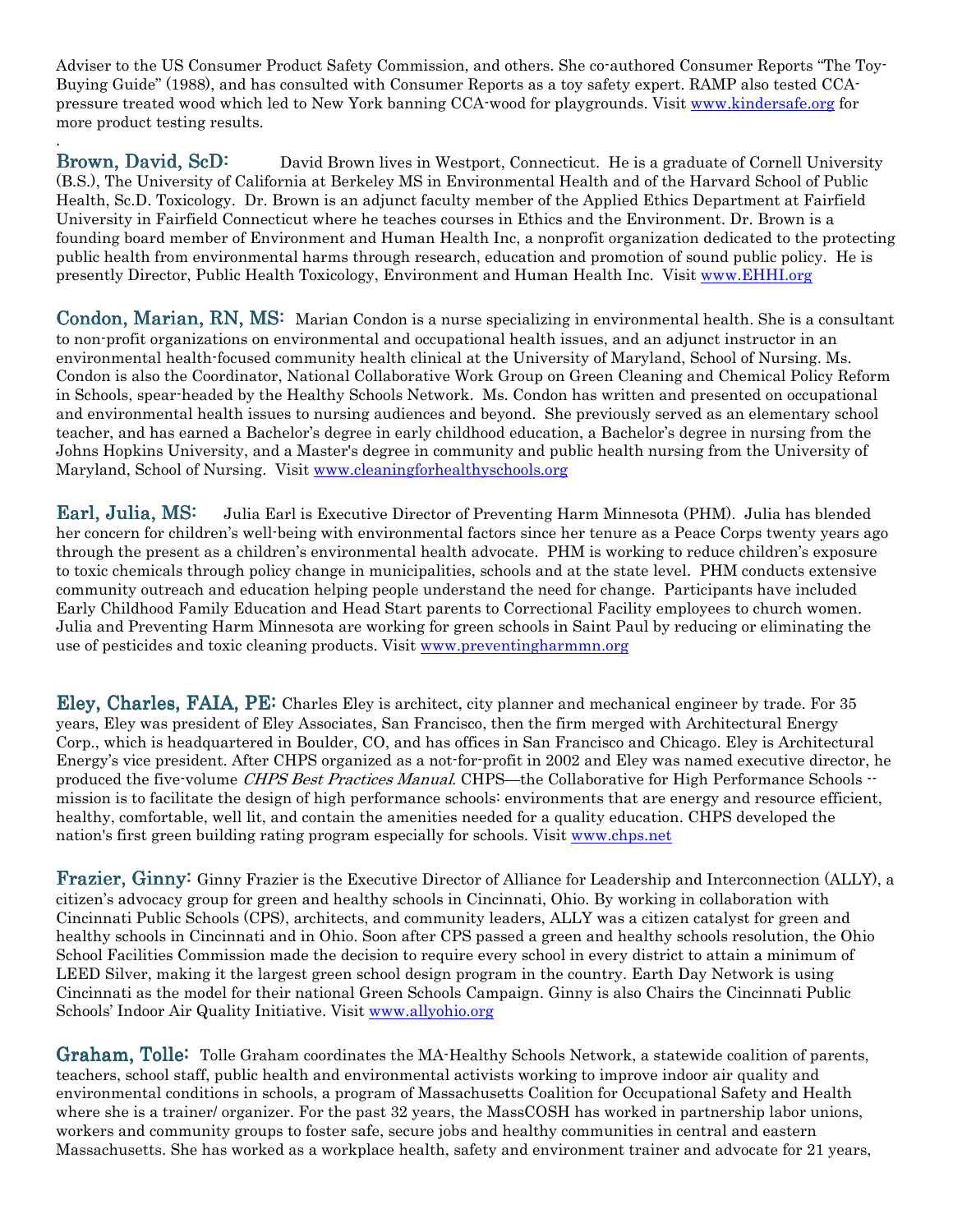and is also a founding member of the Boston Urban Asthma Coalition's Healthy Schools Committee that advocates for clean and healthy schools in Boston. Visit www.masscosh.org > Healthy Schools.

Kats, Gregory H., MBA, MPA, LEED: Greg Kats is a Principal of Capital E, a premier provider of strategic consulting, technology assessment and deployment, and advisory services to firms and investors in the clean energy industry. He is also a Managing Director of Good Energies, a leading investor in solar energy, wind energy, load management and green buildings. He is a Senior Advisor to Cherokee Investment Partners, the country's largest private brownfields development fund (with over \$5 billion in projected green developments) and serves on Cherokee's Sustainability Board. He is the lead advisor to the cast and ductile iron industries in guiding greening and green branding of their building products. He has been the Principal Advisor in developing \$1 billion of green low income housing, involving Enterprise Community Partnership, JPMorgan Chase, Fannie Mae, American Institute of Architects, and others. He has also served as the Director of Financing for Energy Efficiency and Renewable Energy at the U.S. Department of Energy (1996-2001). Visit www.cap-e.com

## Lawson, Joellen, BA, MS (Counseling), MS (School Health):

Prior to her disability retirement in 2001, Joellen Lawsons' twenty-three year career as an educator/consultant included working as a founding member of the Attention Deficit Disorders Institute, seminar leader for the Institute for Creative Education, and as a special education teacher for several public school systems in Connecticut. In 2002, she founded the Connecticut Foundation for Environmentally Safe Schools (ConnFESS) where she is Honorary President. Visit http://pollutionfreeschools.org/. After December 2008, look for a user's guide to CT laws regarding IAQ in schools and how to see if a school is in compliance.

**Mason, Maria, BA:** Maria lives on Bainbridge Island in Washington State. She became a "parent activist" and helped found the Coalition for Environmentally Safe School (CESS) in 1993 when the school her children attended had IAQ problems. She helped draft IPM (Integrated Pest Management) policies for the Bainbridge Island School district in 1997, the City of Bainbridge, and the Island's Park District with help from EPA and Washington Toxics Coalition. She has advocated for Washington State Government agencies to strengthen their procedures and policies for dealing with sick schools. Since 2004 she has been participating with School Environmental Health & Safety committees updating Washington Administrative Codes (known as WAC's) that have not been worked on for over 30 years. These rules establish minimum environmental health and safety standards for school facilities. She is currently working to help draft new bills to fund and support the new WAC's. CESS is active in the Toxic Free Legacy Coalition.

Miller- Travis, Vernice: Vernice Miller-Travis is an Urban Planner and a graduate of Columbia University, and author of numerous articles on race and land-use, environmental justice, Brownfields redevelopment and hazardous waste policy, sustainable community development, historic preservation, and neighborhood revitalization. She is also the recipient of a Charles H. Revson graduate fellowship from Columbia University (1992), and a W.K. Kellogg Foundation Leadership Fellowship (1997). As a former program officer of the Ford Foundation (2000-2003), she launched that institution's environmental justice portfolio in the United States. She directed over 12.2 million dollars in grant funds to grow the capacity of the environmental justice movement in the U.S. and abroad. Previous leadership positions include: Executive Director of the Environmental Support Center; Executive Director, and then Coordinator of Strategic Development and Outreach, Groundwork USA, a network of independent nonprofit environmental organizations; director of the Environmental Justice Initiative at the Natural Resources Defense Council (1993-1999); and, member, US EPA National Environmental Justice Advisory Council (1996-2001). She may be contacted through the Board of the Healthy Schools Network, www.healthyschools.org

Obot-Witherspoon, Nsedu, MPH: Nse Obot-Witherspoon is Executive Director, Children's Environmental Health Network, where her responsibilities include successfully organizing, leading, and managing policy, education/training, and science-related programs. She has directed CEHN's Strategic Plan to serve as the "Voice for Children's Environmental Health" in the nation's capital for the past 8 years, serving as a key spokes person for children's vulnerabilities and the need for their protection, conducting presentations and lectures across the country. She serves on the leadership of the American Public Health Association's (APHA) Environmental Health Section and as Chair-Elect for the Intersection Council. Ms. Witherspoon is member of the National Institutes of Environmental Health Sciences (NIEHS) Director's Council and Coordinator of the NIEHS Public Interest Partners group. She is also a member of the Children's Health Protection Advisory Committee for the Environmental Protection Agency (EPA). She has a BS in Biology and a Master's in Public Health in Maternal and Child Health, from The George Washington University. Visit www.cehn.org